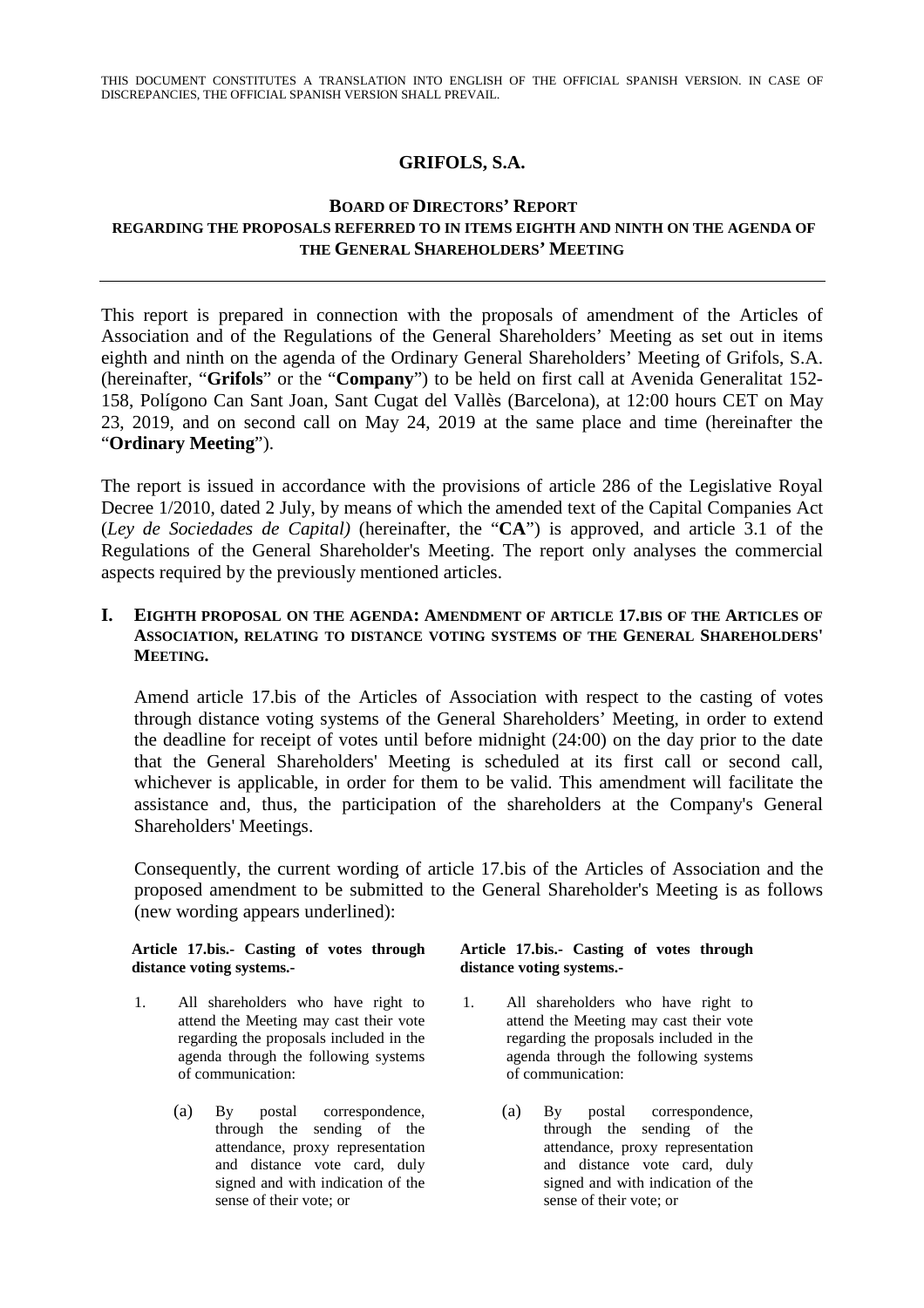(b) By electronic correspondence or any other distance voting systems in accordance with the instructions contained on the corporate web page of the Company, provided that the safety of the electronic communications is duly guaranteed and the electronic document through which the voting right is exercised includes a recognized electronic signature, according to the provisions of the Electronic Signature Act (*Ley de Firma Electrónica*) or that, without fulfilling the requirements for the electronic signature, such electronic signature is deemed to be valid by the Board of Directors for having the adequate guarantees as to the authenticity and identification of the shareholder who is exercising his voting right.

In order to be deemed valid, distance votes must be received by the Company at least five (5) days before the date set for the meeting.

- 2. The notice of the General Shareholders' Meeting shall state the deadlines, means and procedures for casting the vote through distance voting systems.
- 3. The shareholders who cast their vote through distance voting systems pursuant to this article shall be deemed as present to the effects of convening the meeting. In consequence, the delegations issued previously shall be deemed revoked and those conferred afterwards shall be deemed as not effected.
- 4. Notwithstanding the foregoing, a vote casted by distance voting systems shall be rendered void by the personal

(b) By electronic correspondence or any other distance voting systems in accordance with the instructions contained on the corporate web page of the Company, provided that the safety of the electronic communications is duly guaranteed and the electronic document through which the voting right is exercised includes a recognized electronic signature, according to the provisions of the Electronic Signature Act (*Ley de Firma Electrónica*) or that, without fulfilling the requirements for the electronic signature, such electronic signature is deemed to be valid by the Board of Directors for having the adequate guarantees as to the authenticity and identification of the shareholder who is exercising his voting right.

Votes received through distance voting systems will not be valid if not received by the Company before midnight (24:00) on the day prior to the date that the General Shareholders' Meeting is scheduled at its first call or second call, whichever is applicable.

In order to be deemed valid, distance votes must be received by the Company at least five (5) days before the date set for the meeting.

- 2. The notice of the General Shareholders' Meeting shall state the deadlines, means and procedures for casting the vote through distance voting systems.
- 3. The shareholders who cast their vote through distance voting systems pursuant to this article shall be deemed as present to the effects of convening the meeting. In consequence, the delegations issued previously shall be deemed revoked and those conferred afterwards shall be deemed as not effected.
- 4. Notwithstanding the foregoing, a vote casted by distance voting systems shall be rendered void by the personal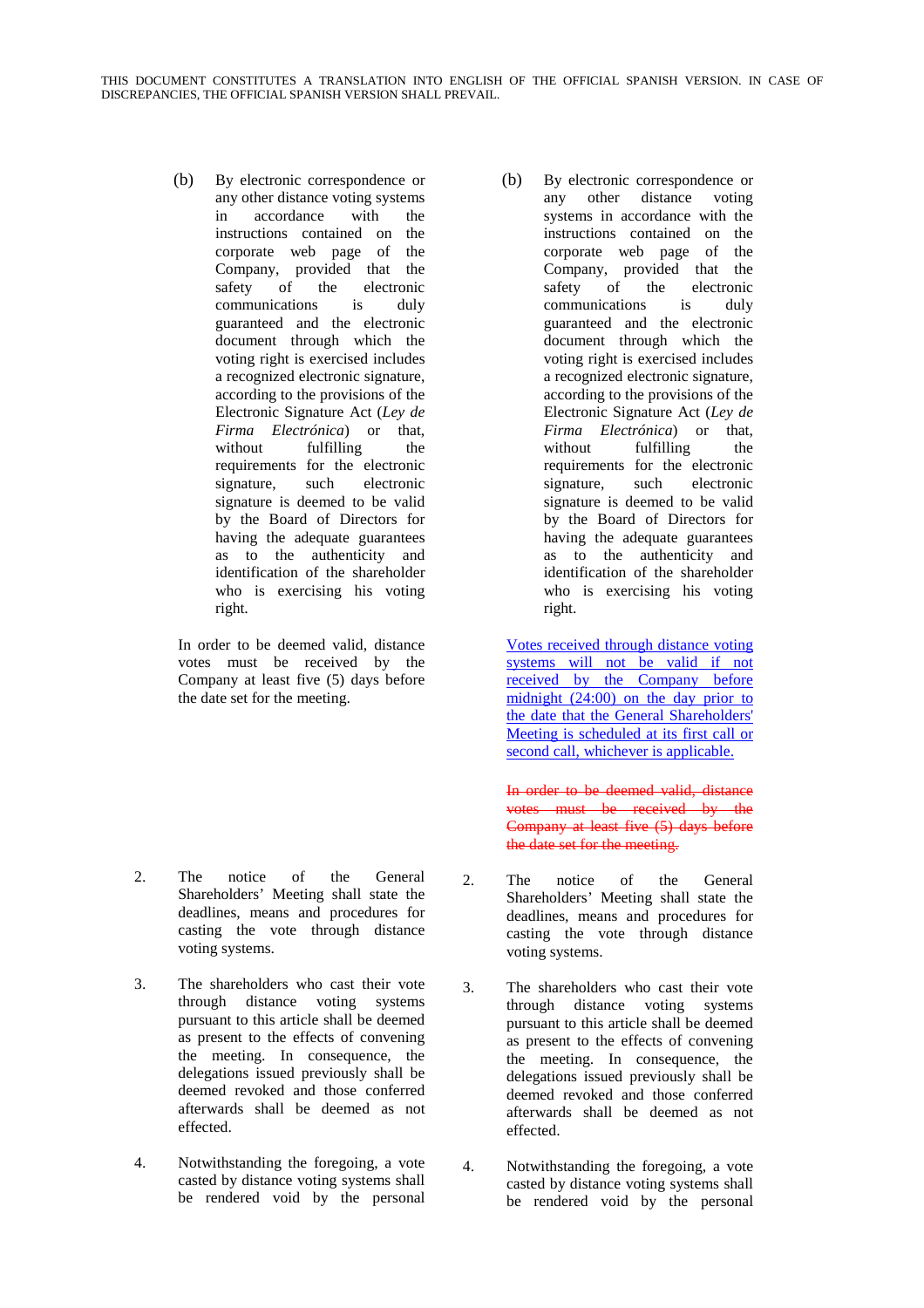attendance of the shareholder casting the vote to the Meeting.

attendance of the shareholder casting the vote to the Meeting.

## **II. NINTH PROPOSAL ON THE AGENDA: AMENDMENT OF ARTICLE 20 OF THE REGULATIONS OF THE GENERAL SHAREHOLDERS' MEETING, RELATING TO DISTANCE VOTING SYSTEMS OF THE GENERAL SHAREHOLDERS' MEETING.**

Amend article 20 of the Regulation of the General Shareholders' Meeting with respect to the casting of votes through distance voting systems of the General Shareholders' Meeting, in order to extend the deadline for receipt of votes until before midnight (24:00) on the day prior to the date that the General Shareholders' Meeting is scheduled at its first call or second call, whichever is applicable, in order for them to be valid. This amendment will facilitate the assistance and, thus, the participation of the shareholders at the Company's General Shareholders' Meetings.

Consequently, the current wording of article 20 of the Regulation of the General Shareholders' Meeting and the proposed amendment to be submitted to the General Shareholder's Meeting is as follows (new wording appears underlined):

The effectiveness of this amendment is subject to the approval by the Ordinary Meeting of the amendment of article 17.bis of the Company's Articles of Association.

### **Wording of the Regulation of the General Shareholders' Meeting in force**

## **Article 20. Distance voting**

- **1.** According to the provisions of the Articles of Association, shareholders with the right to attend may cast a distance vote regarding the proposals included in the agenda, through the following systems of communication:
	- (a) by postal correspondence, through the sending of the attendance, proxy representation and distance vote card, duly signed with clear indications of the sense of their vote; or
	- (b) by electronic correspondence or any other distance communication systems, following the instructions contained on the corporate web page of the Company, as long as the safety of the electronic communications is duly guaranteed and the electronic document through which the voting right is exercised incorporates a recognised electronic signature, pursuant to the Electronic Signature Act (*Ley*

# **Wording of the proposed amendment**

### **Article 20. Distance voting**

- **1.** According to the provisions of the Articles of Association, shareholders with the right to attend may cast a distance vote regarding the proposals included in the agenda, through the following systems of communication:
	- (a) by postal correspondence, through the sending of the attendance, proxy representation and distance vote card, duly signed with clear indications of the sense of their vote; or
	- (b) by electronic correspondence or any other distance communication systems, following the instructions contained on the corporate web page of the Company, as long as the safety of the electronic communications is duly guaranteed and the electronic document through which the voting right is exercised incorporates a recognised electronic signature, pursuant to the Electronic Signature Act (*Ley*